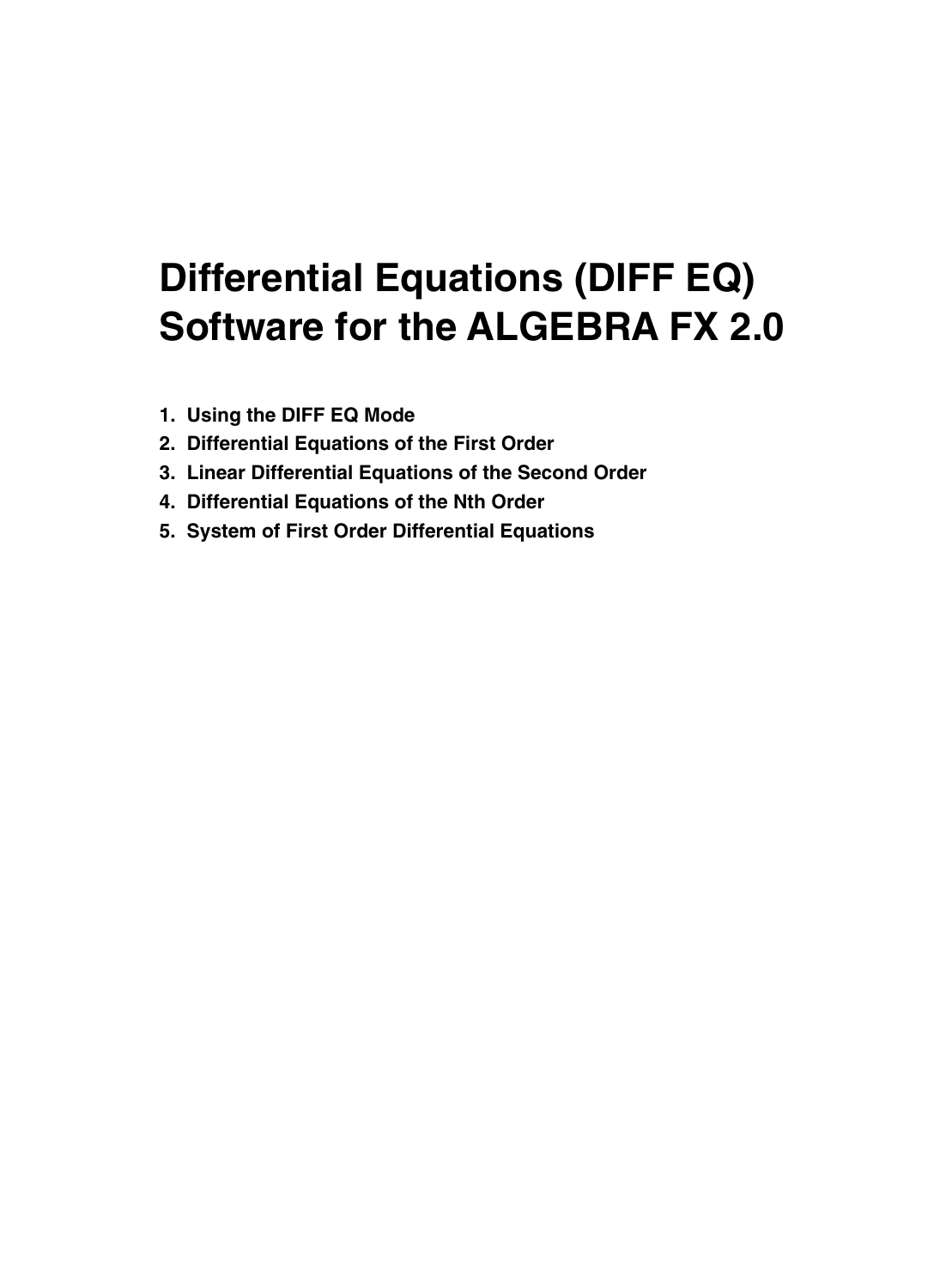

## **1. Using the DIFF EQ Mode**

You can solve differential equations numerically and graph the solutions. The general procedure for solving a differential equation is described below.

#### **Set Up**

1. From the Main Menu, enter the DIFF EQ Mode.

| intileusuntat cynantoul                                                                                                                                    |
|------------------------------------------------------------------------------------------------------------------------------------------------------------|
| F1:1st Order Equation<br>F2:2nd Order Lin Eq<br>F3:Nth Order Equation<br>F4:1st Order System<br><u>F5:</u> Recall Last<br><b>1st land IN-thisys IRCL I</b> |
|                                                                                                                                                            |

 $R \geq 2.2$  and  $R \geq 1$  .  $R = 1$  and  $R = 1$ 

#### **Execution**

- 2. Select the differential equation type.
	- [F1] (1st) ........ Four types of first order differential equations
	- [F2] (2nd) ...... Second order linear differential equations
	- [F3] (N-th) ...... Differential equations of the first order through ninth order
	- $F4$ (SYS) ..... System of the first order differential equations
	- [F5] (RCL) ..... Displays a screen for recalling a previous differential equation.
	- With Fil(1st), you need to make further selections of differential equation type. See "Differential equations of the first order" for more information.
	- With  $\overline{F3}$  (N-th), you also need to specify the order of the differential equation, from 1 to 9.
	- With  $F4(SYS)$ , you also need to specify the number of unknowns, from 1 to 9.
- 3. Enter the differential equation.
- 4. Specify the initial values.
- 5. Press  $\overline{FB}$ (SET) and select  $\overline{1}$  (Param) to display the Parameter screen. Specify the calculation range. Make the parameter settings you want.
	- *h* .................... Step size for the classical Runge-Kutta method (fourth order)
	- Step ............. Number of steps for graphing\*1 and storing data in LIST.
	- SF ................ The number of slope field columns displayed on the screen (0 100). The slope fields can be displayed only for differential equations of the first order.

\*1When graphed for the first time, a function is always graphed with every step. When the function is graphed again, however, it is

graphed according to a value of Step. For example, when Step is set to 2, the function is graphed with every two steps.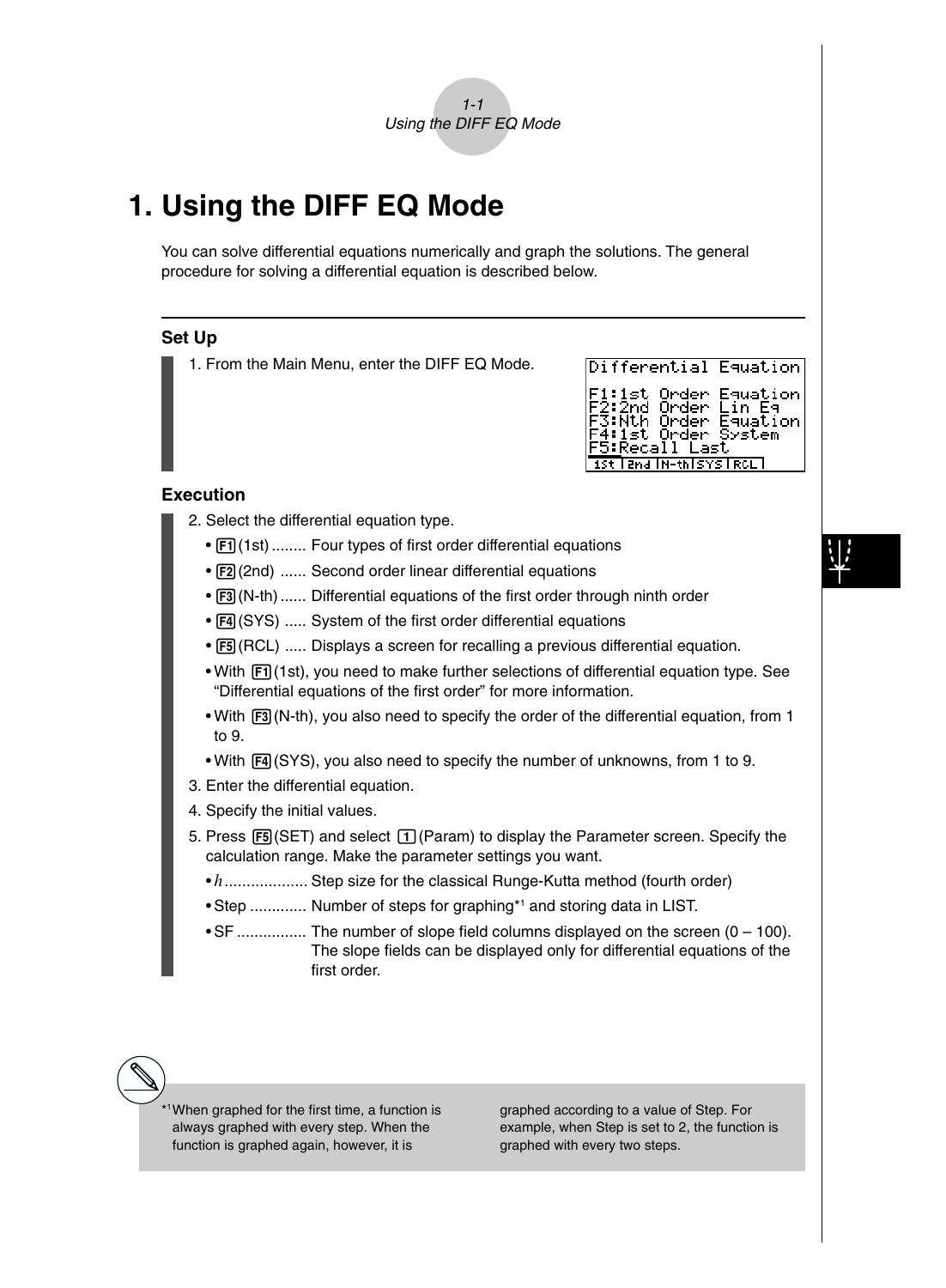- $1 2$ Using the DIFF EQ Mode
- 6. Specify variables to graph or to store in LIST.

Press  $\overline{F5}$  (SET) and select  $\overline{[2]}$  (Output) to display the list setting screen.  $x, y, y^{(1)}, y^{(2)}, \ldots, y^{(8)}$  stand for the independent variable, the dependent variable, the first order derivative, the second order derivative, ....., and the eighth order derivative, respectively.

1st, 2nd, 3rd, ...., 9th stand for the initial values in order.

To specify a variable to graph, select it using the cursor keys ( $\circled{a}$ ,  $\circled{b}$ ) and press 1(SEL).

To specify a variable to store in LIST, select it using the cursor keys ( $\textcircled{A}$ ,  $\textcircled{e}$ ) and press  $F2$ (LIST).

7. Press SHIFT OPTN (V-Window) to display the V-Window setting screen. Before you solve a differential equation, you need to make V-Window settings.

Xmin … *x*-axis minimum value

max … *x*-axis maximum value

scale … *x*-axis value spacing

dot … value corresponding to one *x*-axis dot

Ymin … *y*-axis minimum value

max … *y*-axis maximum value

scale … *y*-axis value spacing

- 8. Press F6(CALC) to solve the differential equation.
	- The calculated result is graphed or stored in the list.



- # Only the slope fields are displayed if you do not input initial values or if you input the wrong type of initial values.
- # An error occurs if you set SF to zero and you do not input the initial values, or if you input the initial values inappropriately.
- # You are advised to input parentheses and a multiplication sign between a value and an expression in order to prevent calculation errors.
- # Do not confuse the  $\Box$  key and the  $\Box$  key. A syntax error occurs if you use the  $\left[\overline{\cdot}\right]$  key as the subtraction symbol.
- # An error occurs if you input variable *y* in the function  $f(x)$ . Variable x is treated as a variable. Other variables (A through Ζ, *r*, <sup>θ</sup>, excluding X and Y) are treated as constants and the value currently assigned to that variable is applied during the calculation.
- # An error occurs if you input variable *x* in the function  $g(y)$ . Variable  $y$  is treated as a variable. Other variables (A through Ζ, *r*, <sup>θ</sup>, excluding X and Y) are treated as constants and the value currently assigned to that variable is applied during the calculation.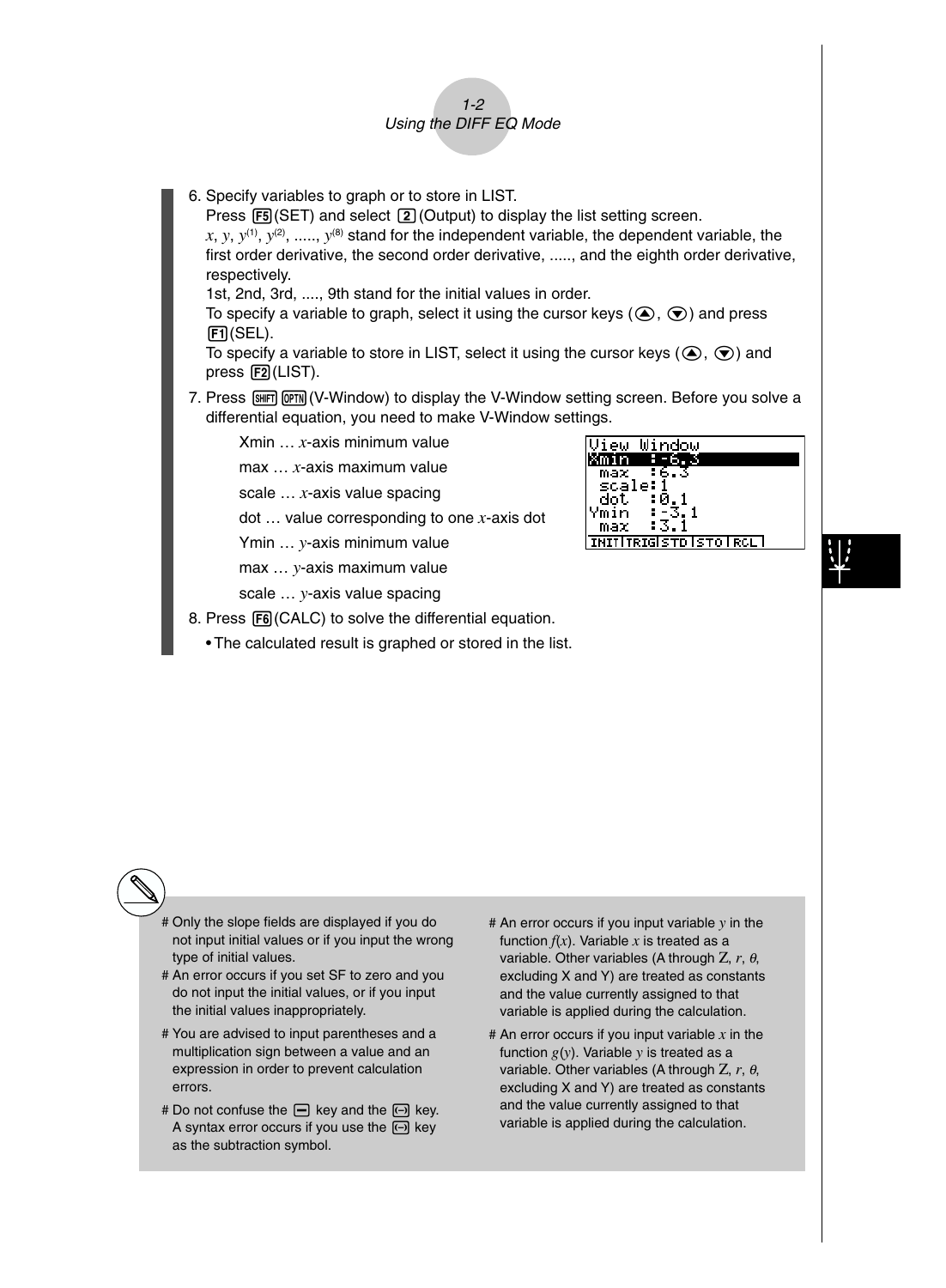

## **2. Differential Equations of the First Order**

### $\blacksquare$  **Separable Equation**

#### **Description**

To solve a separable equation, simply input the equation and specify the initial values.  $dy/dx = f(x)g(y)$ 

#### **Set Up**

1. From the Main Menu, enter the DIFF EQ Mode.

- 2. Press  $\mathbb{F}$ 1(1st) to display the menu of first order differential equations, and then select  $\Box$  (Separ).
- 3. Specify  $f(x)$  and  $g(y)$ .
- 4. Specify the initial value for *x*0, *y*0.
- 5. Press  $F5(SET)$  [1] (Param).
- 6. Specify the calculation range.
- 7. Specify the step size for *h*.
- 8. Press F5(SET) 2 (Output). Select the variable you want to graph, and then select a list for storage of the calculation results.
- 9. Make V-Window settings.
- 10. Press [F6] (CALC) to solve the differential equation.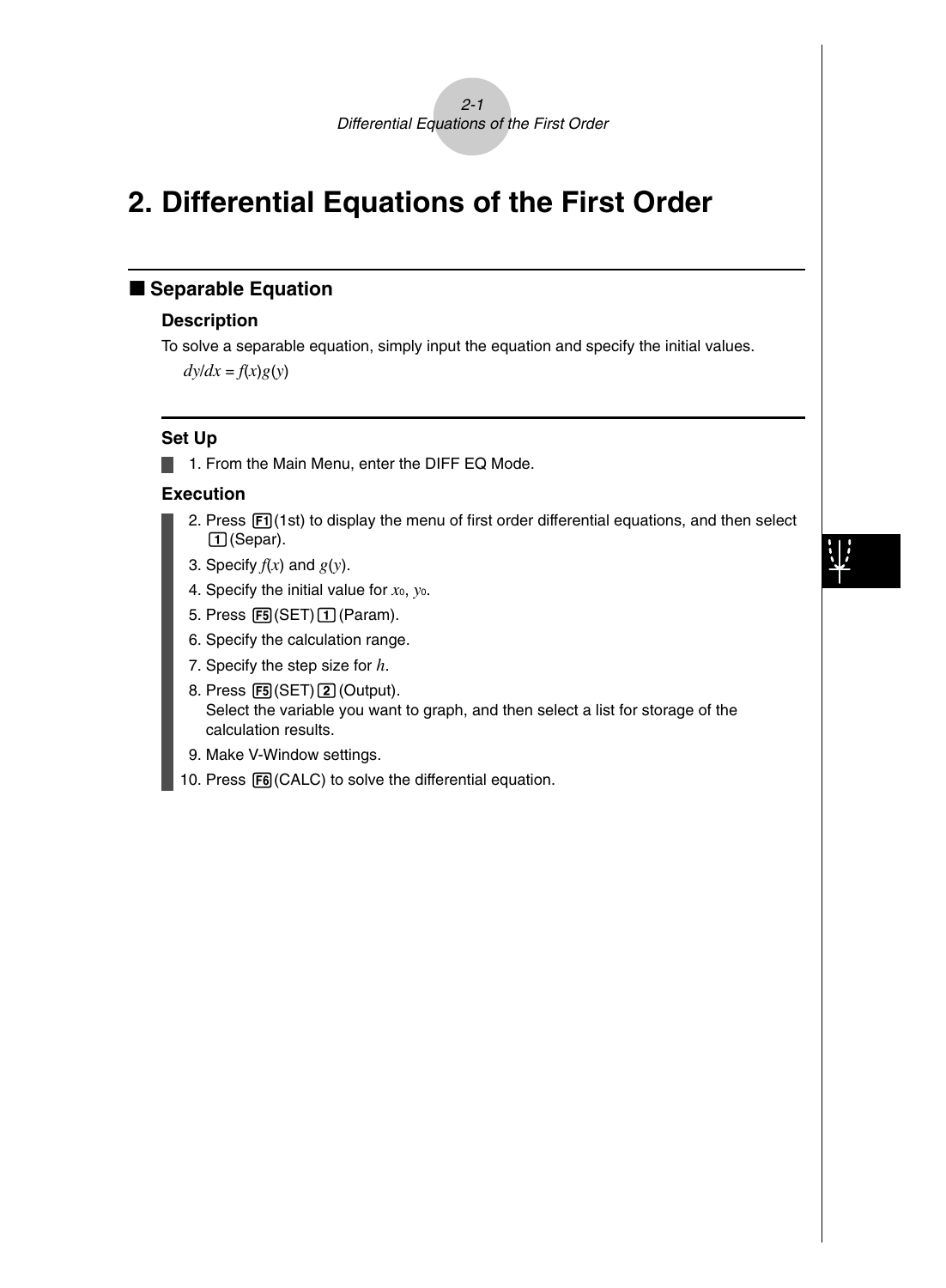$2 - 2$ Differential Equations of the First Order

aaaaa **Example** To graph the solutions of the separable equation  $dy/dx = y^2 - 1$ ,  $x_0 = 0, y_0 = \{0, 1\}, -5 \le x \le 5, h = 0.1.$ Use the following V-Window settings. **Xmin = –6.2, Xmax = 6.2, Xscale = 1 Ymin = –3.1, Ymax = 3.1, Yscale = 1**

#### **Procedure**

- 1 MENT DIFF EQ
- $(2)$   $[1]$ (1st) $[1]$ (Separ)
- $(3)$   $[1]$   $[EXE]$ 
	- $\overline{AIPHA} \square(Y) \square \square \square \square \square$  [EXE]
- $(4)$   $(0)$   $EXE$  $\boxed{\text{Siff}}(\{ \})\boxed{0}$   $\boxed{1}$   $\boxed{\text{Siff}}(\{ \})$   $\boxed{\text{Siff}}$
- $5$  F<sub>5</sub> $(SET)$  (Param)
- $6$  $-$ f $-$ f $\boxed{5}$   $EXE$
- 7 a.bwi
- **8 F5 (SET) 2 (Output) F4 (INIT) ESD**  $\circledS$   $\circledR$   $\circledR$   $\circledR$   $\circledR$   $\circledR$   $\circledR$   $\circlearrowright$   $\circledR$   $\circlearrowright$   $\circlearrowright$   $\circlearrowright$   $\circlearrowright$   $\circlearrowright$   $\circlearrowright$   $\circlearrowright$   $\circlearrowright$   $\circlearrowright$   $\circlearrowright$   $\circlearrowright$   $\circlearrowright$   $\circlearrowright$   $\circlearrowright$   $\circlearrowright$   $\circlearrowright$   $\circlearrowright$   $\circlearrowright$   $\circlearrowright$   $\circlearrow$  $\Box$  6  $\Box$  2  $\Box$  $002E$  $\Box$  EXE  $\odot$  $\Box$  3  $\Box$   $\Pi$   $\mathbb{R}$ 
	- $\boxed{3}$  $\boxed{1}$  $\boxed{1}$  $\boxed{ex}$
	- $\Box$   $E \times E$   $E \times C$
- 0 6(CALC)



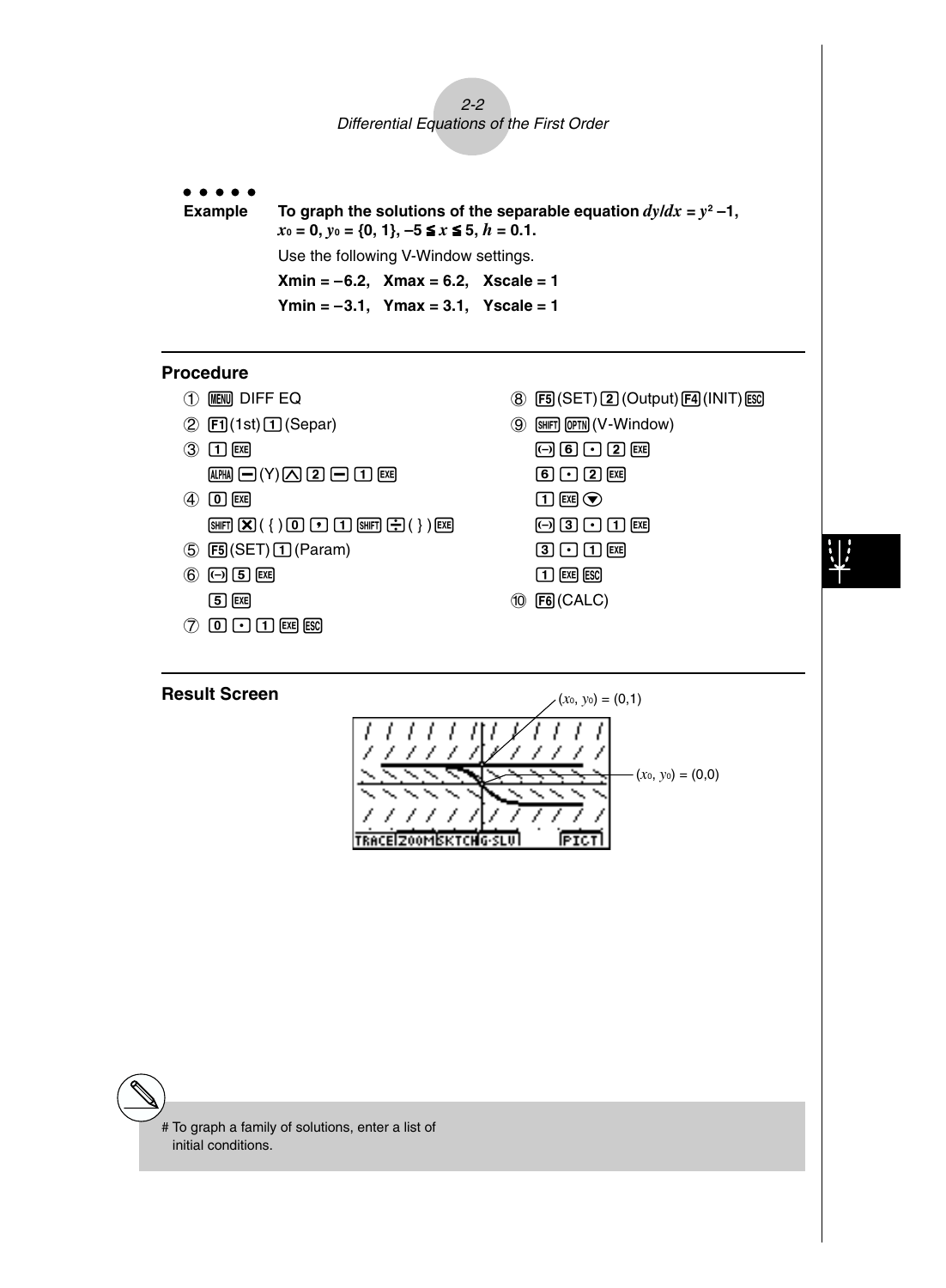

#### **E** Linear Equation

To solve a linear equation, simply input the equation and specify initial values.

 $dy/dx + f(x)y = g(x)$ 

#### **Set Up**

1. From the Main Menu, enter the DIFF EQ Mode.

- 2. Press  $\boxed{F1}$ (1st) to display the menu of differential equations of the first order, and then select  $\overline{2}$  (Linear).
- 3. Specify  $f(x)$  and  $g(x)$ .
- 4. Specify the initial value for *x*0, *y*0.
- 5. Press  $F5$ (SET) $\boxed{1}$ (Param).
- 6. Specify the calculation range.
- 7. Specify the step size for *h*.
- 8. Press [F5] (SET) [2] (Output). Select the variable you want to graph, and then select a list for storage of the calculation results.
- 9. Make V-Window settings.
- 10. Press F6(CALC) to solve the differential equation.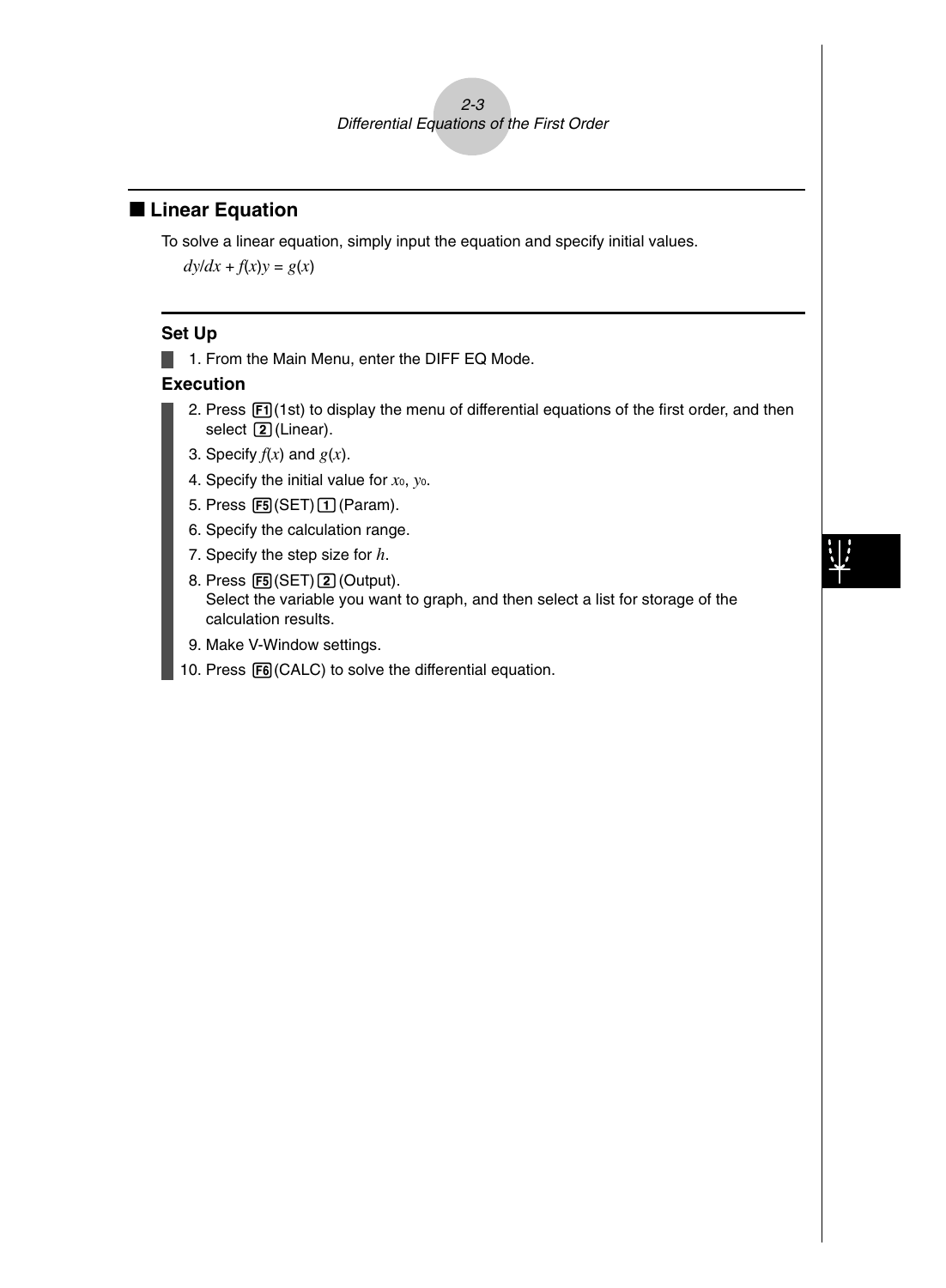$2 - 4$ Differential Equations of the First Order

aaaaa

**Example** To graph the solution of the linear equation  $dy/dx + xy = x$ ,  $x_0 = 0$ ,  $y_0 = -2$ ,  $-5 \le x \le 5$ ,  $h = 0.1$ . Use the following V-Window settings. **Xmin = –6.2, Xmax = 6.2, Xscale = 1 Ymin = –3.1, Ymax = 3.1, Yscale = 1**

#### **Procedure**

- 1 MENT DIFF EQ
- $(2)$   $[1]$ (1st) $[2]$ (Linear)
- $(3)$   $(X, \theta, T)$  **EXE**  $(X, \theta, T)$  (EXE)
- $(4)$   $(0)$   $EXE$
- $\boxed{(-)}$   $\boxed{2}$   $\boxed{EXE}$
- $5$   $F5$  (SET) $f1$  (Param)
- $6$  $-$ f $-$ f $-$ 
	- $\boxed{5}$   $EXE$
- 7 a.bwi
- $(8)$   $[FB]$  (SET) $[2]$  (Output) $[FA]$  (INIT)  $[EG]$
- $\circledS$   $\circledR$   $\circledR$   $\circledR$   $\circledR$   $\circledR$   $\circledR$   $\circlearrowright$   $\circledR$   $\circlearrowright$   $\circlearrowright$   $\circlearrowright$   $\circlearrowright$   $\circlearrowright$   $\circlearrowright$   $\circlearrowright$   $\circlearrowright$   $\circlearrowright$   $\circlearrowright$   $\circlearrowright$   $\circlearrowright$   $\circlearrowright$   $\circlearrowright$   $\circlearrowright$   $\circlearrowright$   $\circlearrowright$   $\circlearrowright$   $\circlearrowright$   $\circlearrow$  $\Theta$  $\Theta$  $\Theta$  $\Omega$  $\Xi$  $G$  $Q$  $R$  $\Box$  EXE  $\odot$  $\Box$  3  $\Box$  1  $\Box$  $3000$  $\Box$   $E \times E$   $E \times C$
- 0 6(CALC)

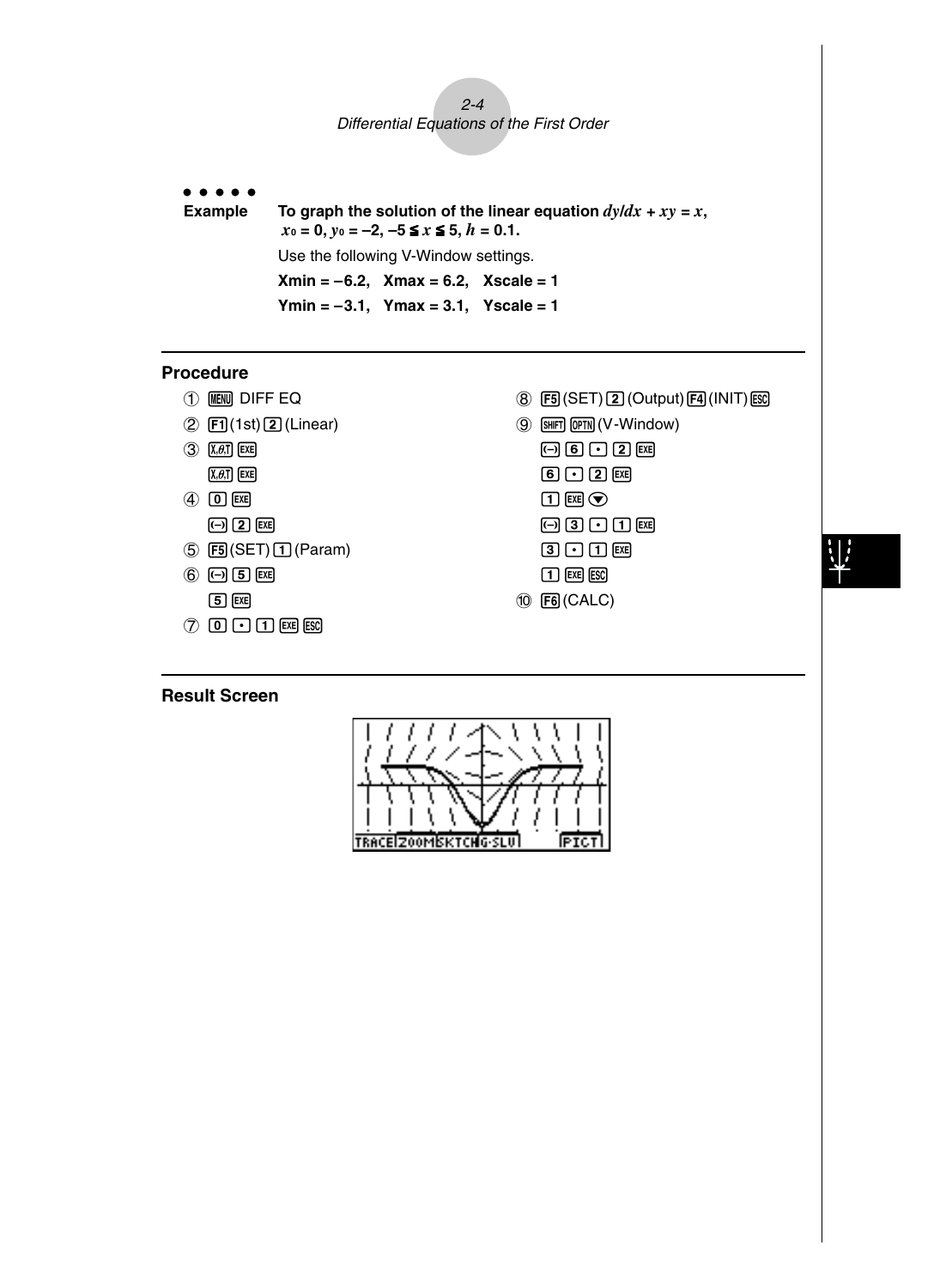

### **Bernoulli equation**

To solve a Bernoulli equation, simply input the equation and specify the power of *y* and the initial values.

 $dy/dx + f(x)y = g(x)y^n$ 

#### **Set Up**

1. From the Main Menu, enter the DIFF EQ Mode.

- 2. Press  $[**F1**]$  (1st) to display the menu of differential equations of the first order, and then select  $\boxed{3}$  (Bern).
- 3. Specify *f*(*x*), *g*(*x*), and *n*.
- 4. Specify the initial value for *x*0, *y*0.
- 5. Press  $F5(SET)$  (Param).
- 6. Specify the calculation range.
- 7. Specify the step size for *h*.
- 8. Press [F5] (SET) [2] (Output). Select the variable you want to graph, and then select a list for storage of the calculation results.
- 9. Make V-Window settings.
- 10. Press [F6] (CALC) to solve the differential equation.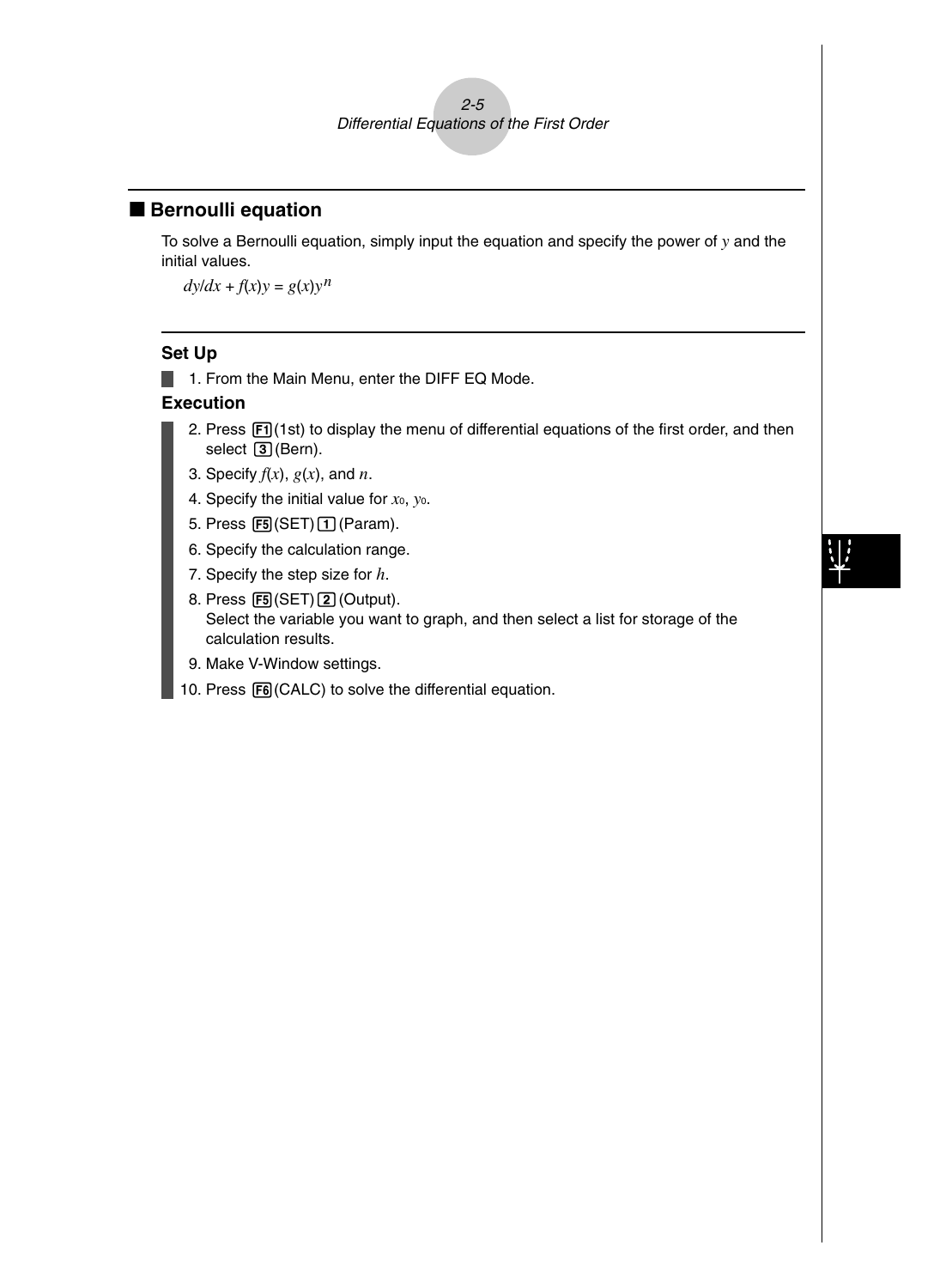$2 - 6$ Differential Equations of the First Order

aaaaa

**Example** To graph the solution of the Bernoulli equation  $dy/dx - 2y = -y^2$ ,  $x_0 = 0$ ,  $y_0 = 1$ ,  $-5 \le x \le 5$ ,  $h = 0.1$ . Use the following V-Window settings. **Xmin = –6.2, Xmax = 6.2, Xscale = 1 Ymin = –3.1, Ymax = 3.1, Yscale = 1**

#### **Procedure**

- 1 MENT DIFF EQ
- $(2)$   $[$   $[$   $]$   $(1st)$   $[$   $[$   $]$   $[$   $]$   $[$   $]$   $[$   $]$   $[$   $]$   $[$   $]$   $[$   $]$   $[$   $]$   $[$   $]$   $[$   $]$   $[$   $]$   $[$   $]$   $[$   $]$   $[$   $]$   $[$   $]$   $[$   $]$   $[$   $]$   $[$   $]$   $[$   $]$   $[$   $]$   $[$   $]$   $[$   $]$   $[$   $]$   $[$   $]$
- 3 -cw
	- $\Theta$  $\Omega$   $\mathbb{E}$
	- $2$   $ExE$
- $(4)$   $(0)$   $EXE$ 
	- $\Box$  exe
- $5$  F<sub>5</sub> $(SET)$  (Param)
- $6$   $5$   $-$ **5** EXE
- 7 a.bwi
- 8 F5 (SET) 2 (Output) F4 (INIT) EX
- **9 SHIFT OPTN (V-Window)**  $\Theta$  $\Theta$  $\Theta$  $\Omega$  $\Xi$  $6$   $12$   $R$ 
	- $\Box$  EXE  $\odot$
	- $\Theta$ 3 $\Theta$  $\Omega$  $\mathbb{R}$
	- $0.00$
	- $\Box$  EXE ESC
- 0 6(CALC)

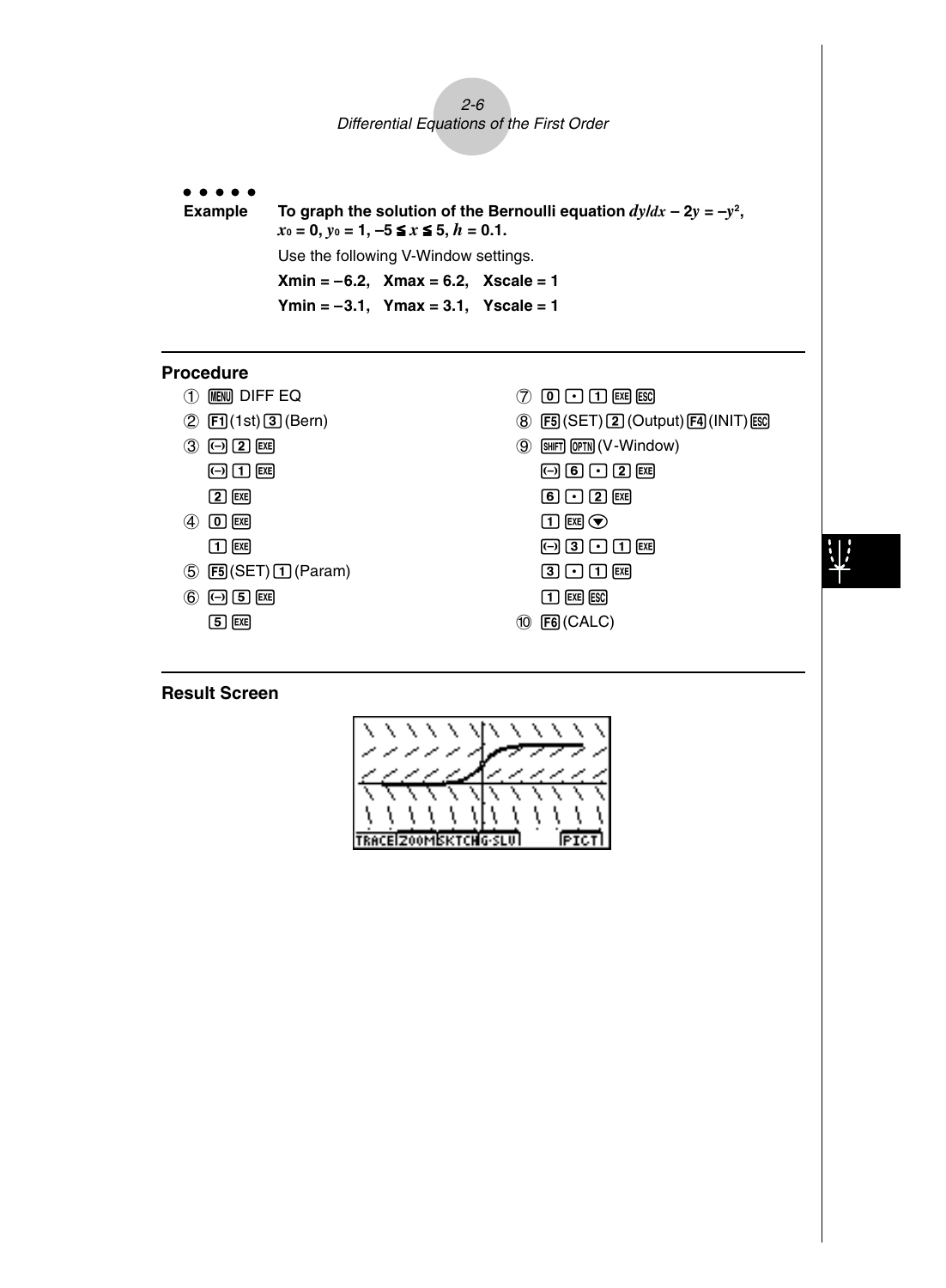### 2-7 Differential Equations of the First Order

### ■ Others

To solve a general differential equation of the first order, simply input the equation and specify the initial values. Use the same procedures as those described above for typical differential equations of the first order.

 $dy/dx = f(x, y)$ 

#### **Set Up**

**1.** From the Main Menu, enter the DIFF EQ Mode.

- 2. Press  $[F<sub>1</sub>$ (1st) to display the menu of differential equations of the first order, and then select  $\boxed{4}$  (Others).
- 3. Specify *f*(*x*, *y*).
- 4. Specify the initial value for *x*0, *y*0.
- 5. Press  $F5$ (SET) $\boxed{1}$  (Param).
- 6. Specify the calculation range.
- 7. Specify the step size for *h*.
- 8. Press [F5] (SET) [2] (Output). Select the variable you want to graph, and then select a list for storage of the calculation results.
- 9. Make V-Window settings.
- 10. Press F6(CALC) to solve the differential equation.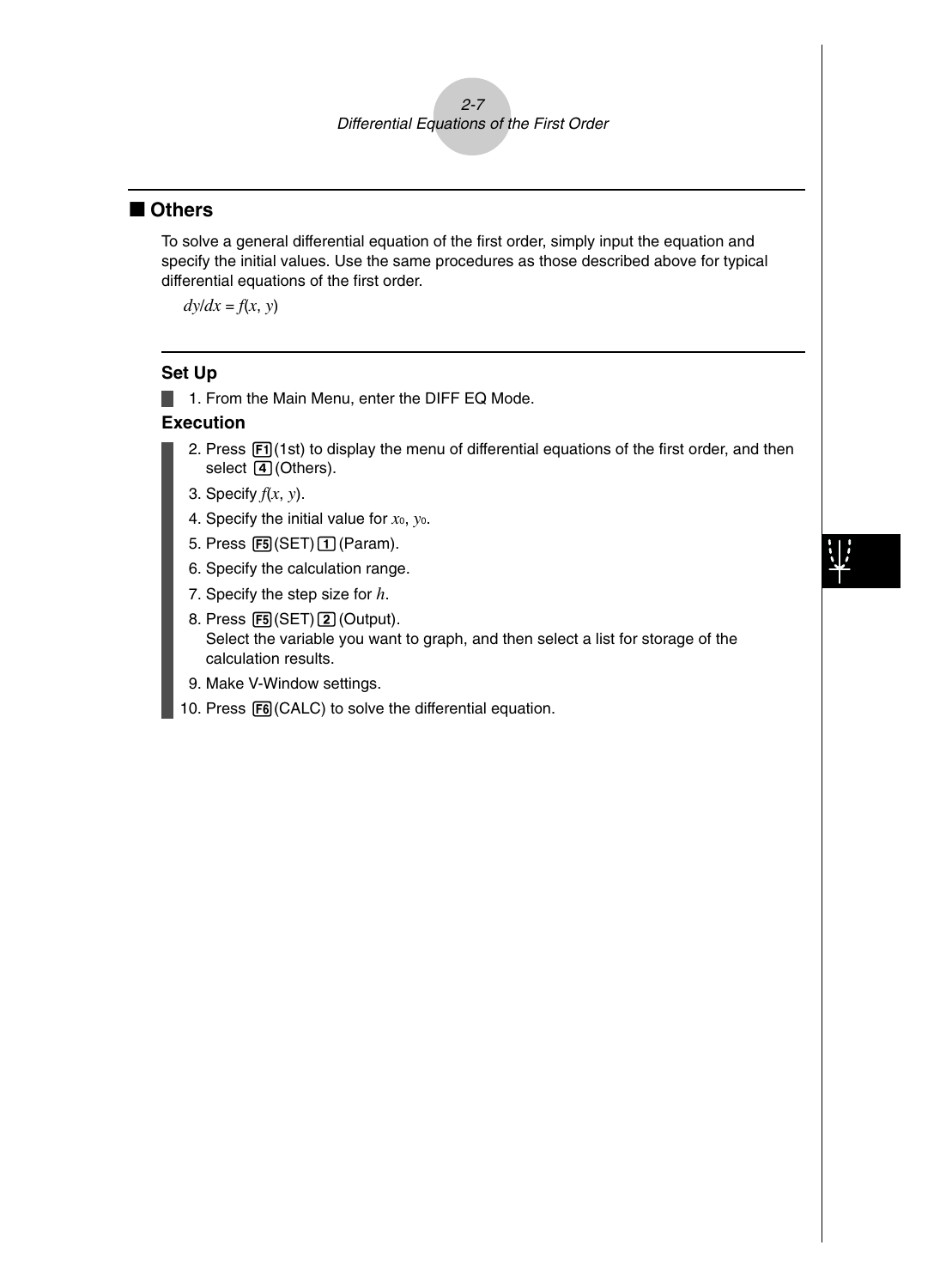$2-8$ Differential Equations of the First Order

aaaaa **Example To graph the solution of the first order differential equation**  $dy/dx = -\cos x, x_0 = 0, y_0 = 1, -5 \le x \le 5, h = 0.1.$ Use the following V-Window settings. **Xmin = –6.2, Xmax = 6.2, Xscale = 1 Ymin = –3.1, Ymax = 3.1, Yscale = 1**

#### **Procedure**

- $(1)$   $(Mm)$  DIFF EQ
- $(2)$   $[1]$ (1st) $[4]$ (Others)
- $(3)$   $\Box$   $cos$   $(x, \theta, \overline{1})$   $ex$
- $(4)$   $(0)$   $EXE$
- $\Box$  exe
- $(5)$   $[F5]$ (SET) $\boxed{1}$  (Param)
- $6$  $-$ f $-$ f $5E$
- $20000$   $m$

#### **Result Screen**



#### **8** F5 (SET) 2 (Output) F4 (INIT) ESC

- **9 SHIFT OPTN** (V-Window)  $\Theta$  $\Theta$  $\Theta$  $\Omega$  $\Xi$  $G$  $Q$  $R$  $\Box$  EXE  $\odot$  $\boxed{0}$   $\boxed{3}$   $\boxed{1}$   $\boxed{ER}$  $3000$  $\Box$   $E \times E$   $E \times C$
- 0 6(CALC)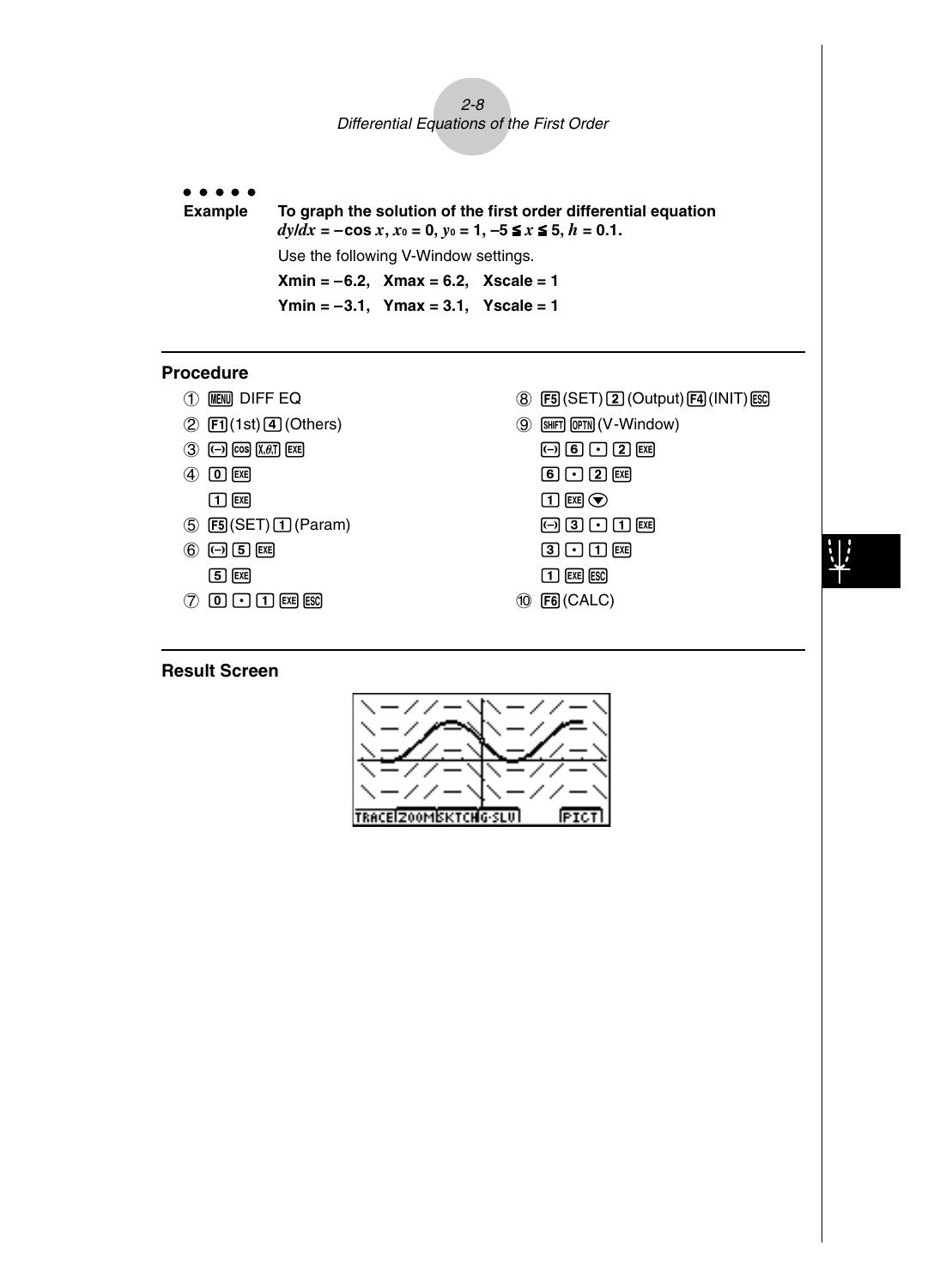## **3. Linear Differential Equations of the Second Order**

#### **Description**

To solve a linear differential equation of the second order, simply input the equation and specify the initial values. Slope fields are not displayed for a linear differential equation of the second order.

 $y'' + f(x) y' + g(x)y = h(x)$ 

### **Set Up**

1. From the Main Menu, enter the DIFF EQ Mode.

- 2. Press [F2] (2nd).
- 3. Specify  $f(x)$ ,  $g(x)$ , and  $h(x)$ .
- 4. Specify the initial value for *x*0, *y*0, *y*-0.
- 5. Press  $F5(SET)$  [1] (Param).
- 6. Specify the calculation range.
- 7. Specify the step size for *h*.
- 8. Press [F5] (SET) [2] (Output). Select the variable you want to graph, and then select a list for storage of the calculation results.
- 9. Make V-Window settings.
- 10. Press [F6] (CALC) to solve the differential equation.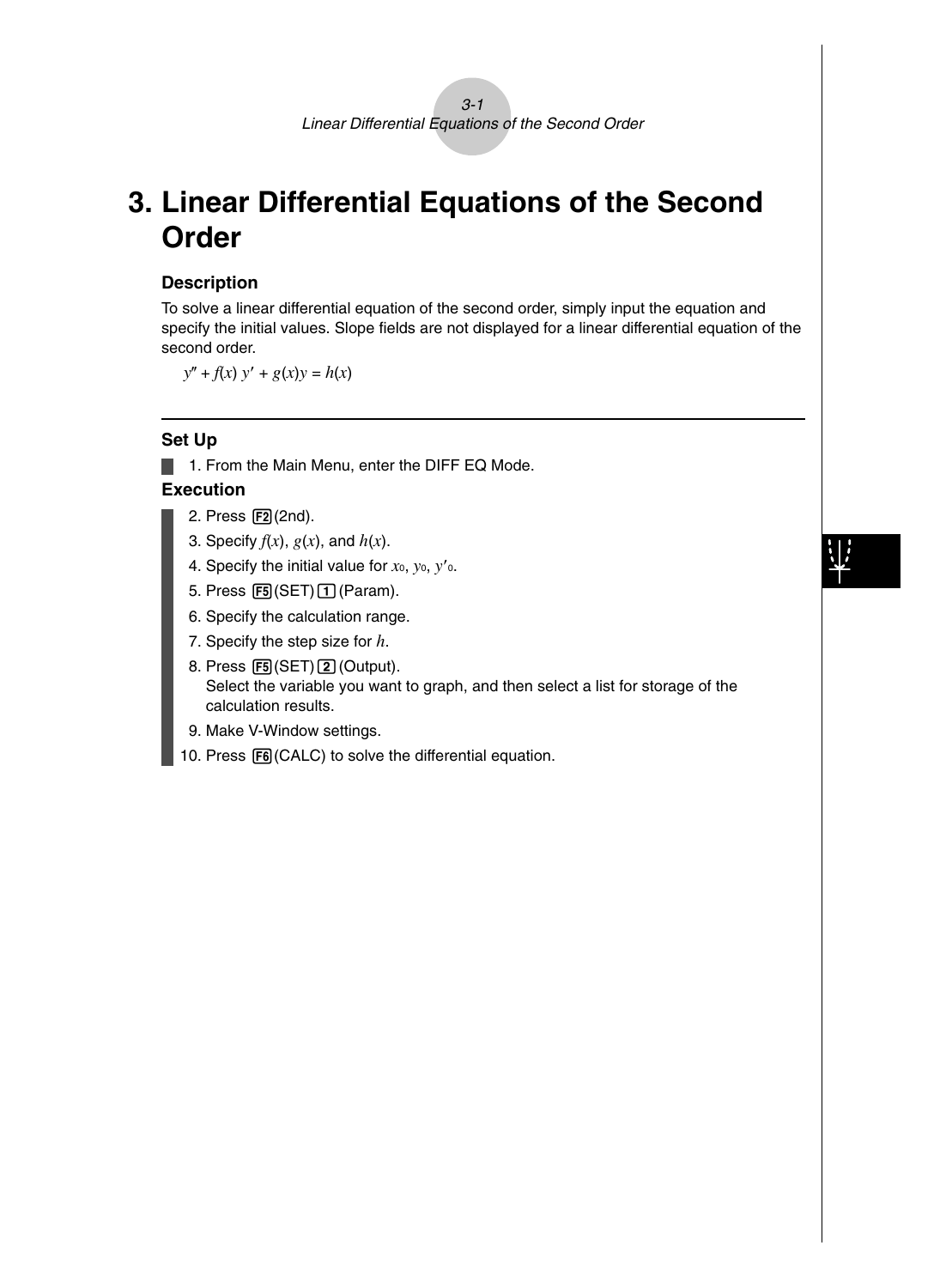3-2

Linear Differential Equations of the Second Order



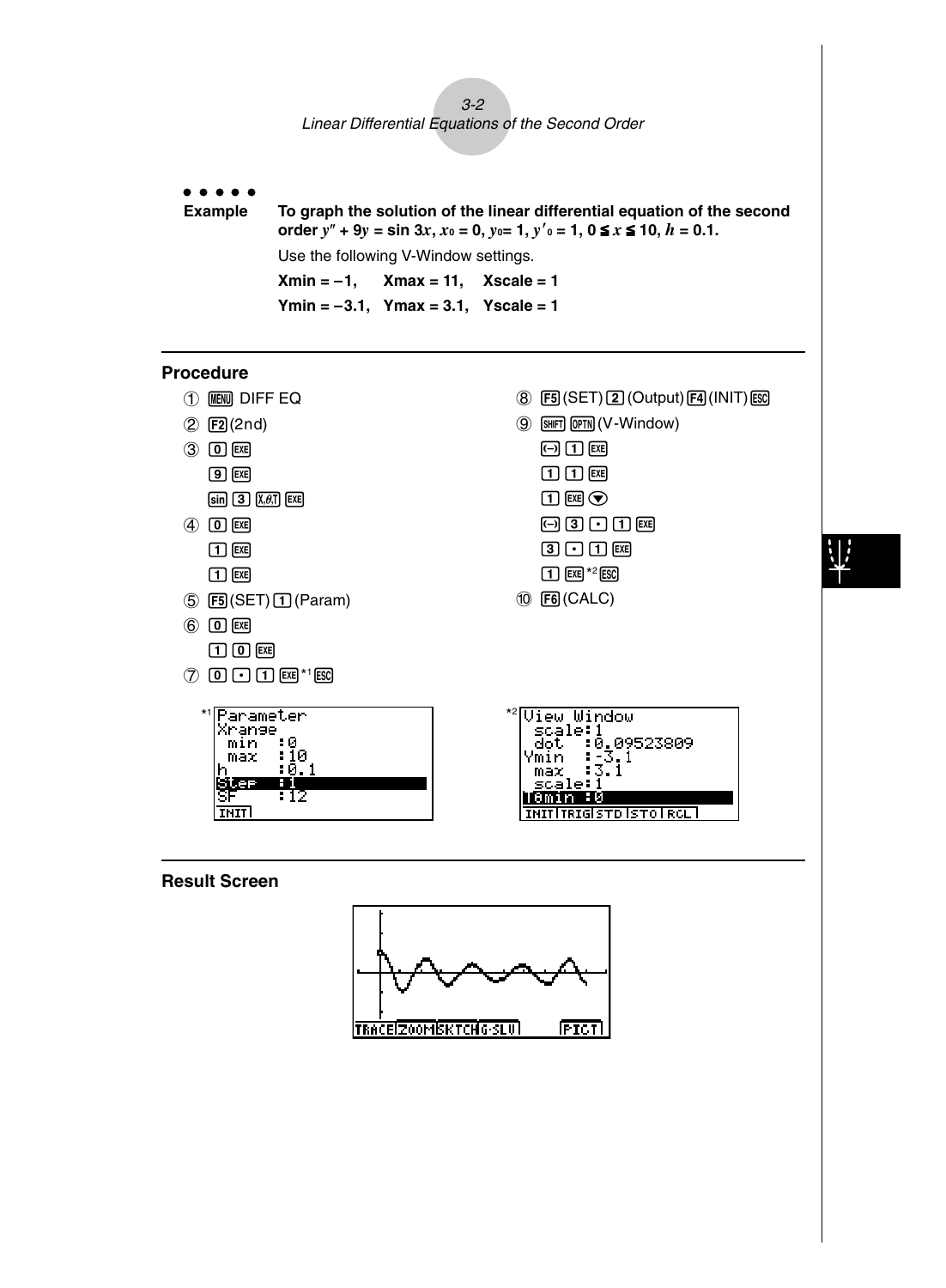$4-1$ Differential Equations of the Nth Order

## **4. Differential Equations of the Nth Order**

You can solve differential equations of the first through ninth order. The number of initial values required to solve the differential equation depends on its order.

**•** Enter dependent variables  $y$ ,  $y'$ ,  $y''$ ,  $y^{(3)}$ , .....,  $y^{(9)}$  as follows.

| $y$ [ALPHA] $\Box(Y)$ |                                       |
|-----------------------|---------------------------------------|
|                       |                                       |
|                       |                                       |
|                       | $y^{(3)}$ (=y''')  [F3] (y(n) 3] (Y3) |
|                       |                                       |
| $y^{(8)}$             | $\Xi(y_{(n)})\Xi(Y8)$                 |
|                       | $y^{(9)}$ [F3] $(y_{(n)})$ [9] (Y9)   |
|                       |                                       |

### $\blacksquare$  **Differential Equation of the Fourth Order**

The following example shows how to solve a differential equation of the fourth order.

 $y^{(4)} = f(x, y, \dots, y^{(3)})$ 

#### **Set Up**

1. From the Main Menu, enter the DIFF EQ Mode.

- $2.$  Press  $F3(N-th)$ .
- 3. Press  $\mathbb{F}3(n)\mathbb{F}$  to select a differential equation of the fourth order.
- 4. Specify *y*(4).
- 5. Specify the initial value for  $x_0$ ,  $y_0$ ,  $y'_0$ ,  $y''_0$ , and  $y^{(3)}_0$ .
- 6. Press  $[F5]$ (SET) $\boxed{1}$  (Param).
- 7. Specify the calculation range.
- 8. Specify the step size for *h*.
- $9.$  Press  $\overline{F5}$ (SET) $\overline{2}$  (Output). Select the variable you want to graph, and then select a list for storage of the calculation results.
- 10. Make V-Window settings.
- 11. Press [F6] (CALC) to solve the differential equation.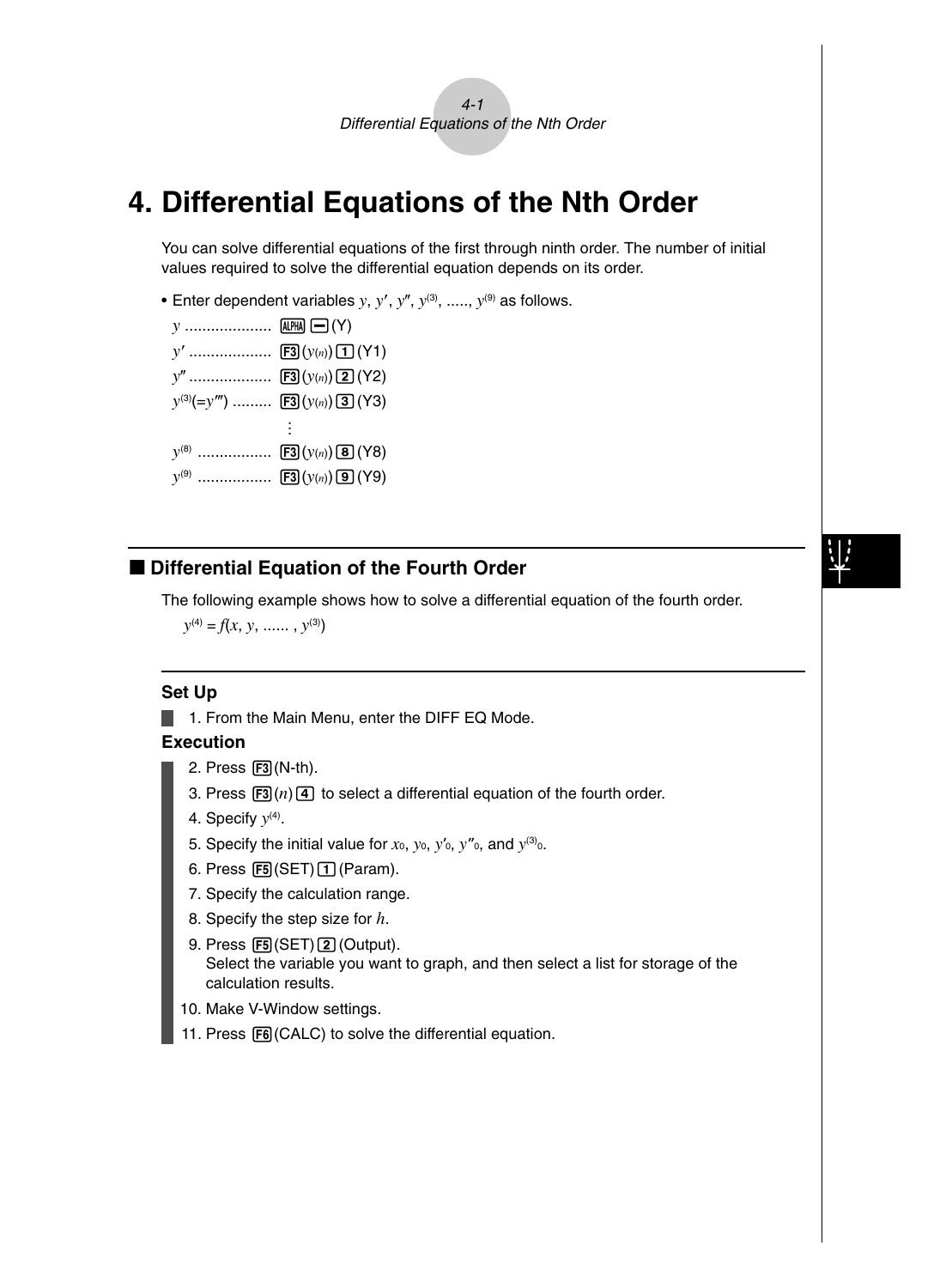

aaaaa **Example To graph the solution of the differential equation of the fourth order below** *y*<sup>(4)</sup> = 0, *x*<sup>0</sup> = 0, *y*<sup>0</sup> = 0, *y*<sup>'0</sup> = −2, *y*<sup>''</sup><sup>0</sup> = 0, *y*<sup>(3)</sup><sup>0</sup> = 3, −5 ≤ *x* ≤ 5, *h* = 0.1. Use the following V-Window settings. **Xmin = –6.2, Xmax = 6.2, Xscale = 1 Ymin = –3.1, Ymax = 3.1, Yscale = 1**

#### **Procedure**



#### **Result Screen**



₩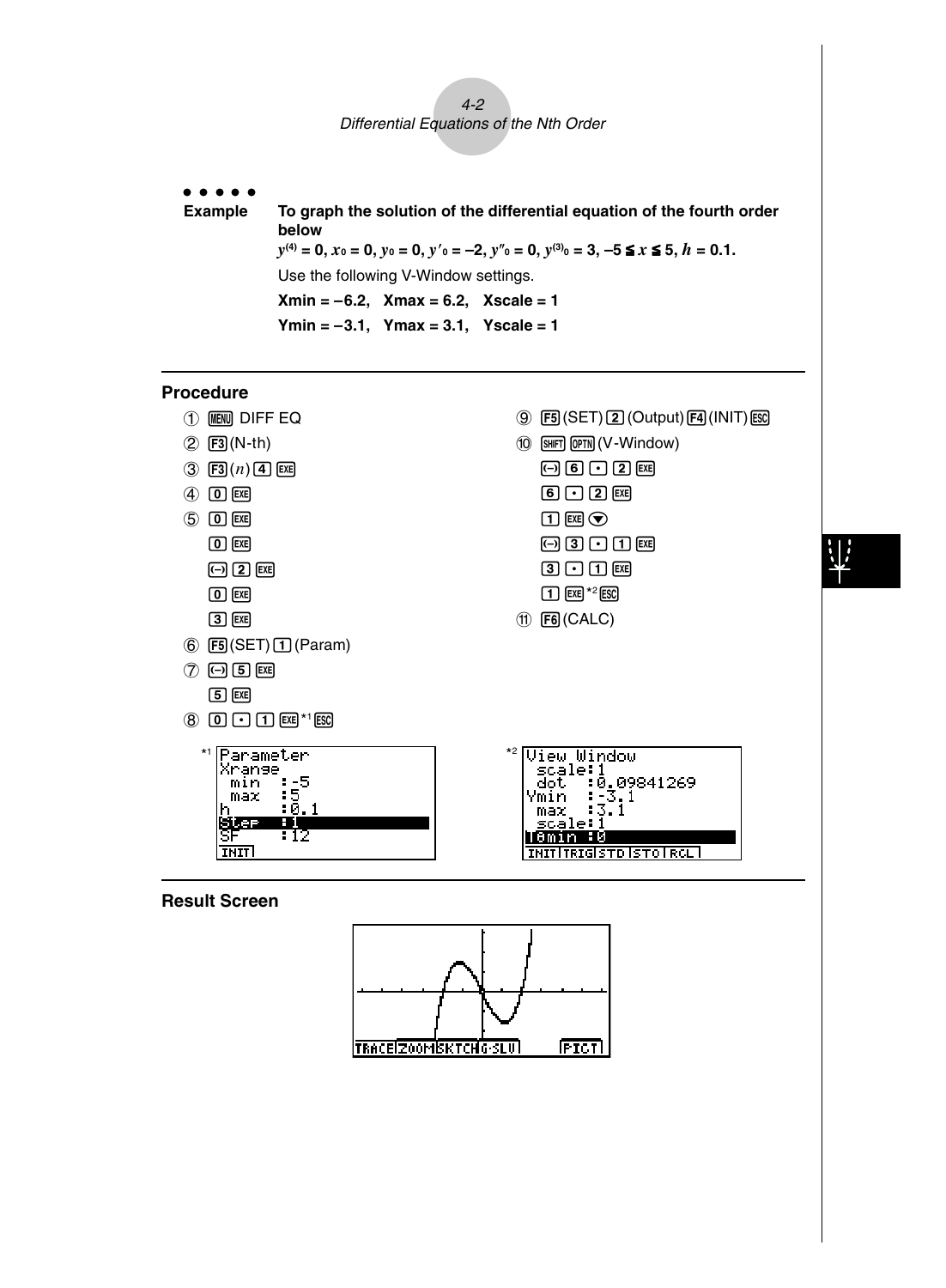### ■ Converting a High-order Differential Equation to a System of the First **Order Differential Equations**

You can convert a single N-th order differential equation to a system of *n* first order differential equations.

#### **Set Up**

1. From the Main Menu, enter the DIFF EQ Mode.

#### **Execution (N = 3)**

- 2. Press  $F3(N-th)$ .
	- 3. Press  $\mathbb{F}^3(n)$  3 to select a differential equation of the third order.
	- 4. Perform substitutions as follows.
		- $y' \rightarrow Y1$  (**F3** $(y_{(n)}$ )**[1**)

 $y'' \rightarrow Y2$  (**F3**(*y*(*n*)**(2**)

 $y^{(3)} \rightarrow Y3$  (**F3**( $y(n)$ **[3**)

- 5. Specify the initial value for *x*0, *y*0, *y*-0, and *y*0.
- 6. Press  $F2(\rightarrow SYS)$ .
- 7. Press  $ExE(Yes)$ .
- The entered differential equation is converted to a system of three first order differential equations. Initial values are also converted accordingly.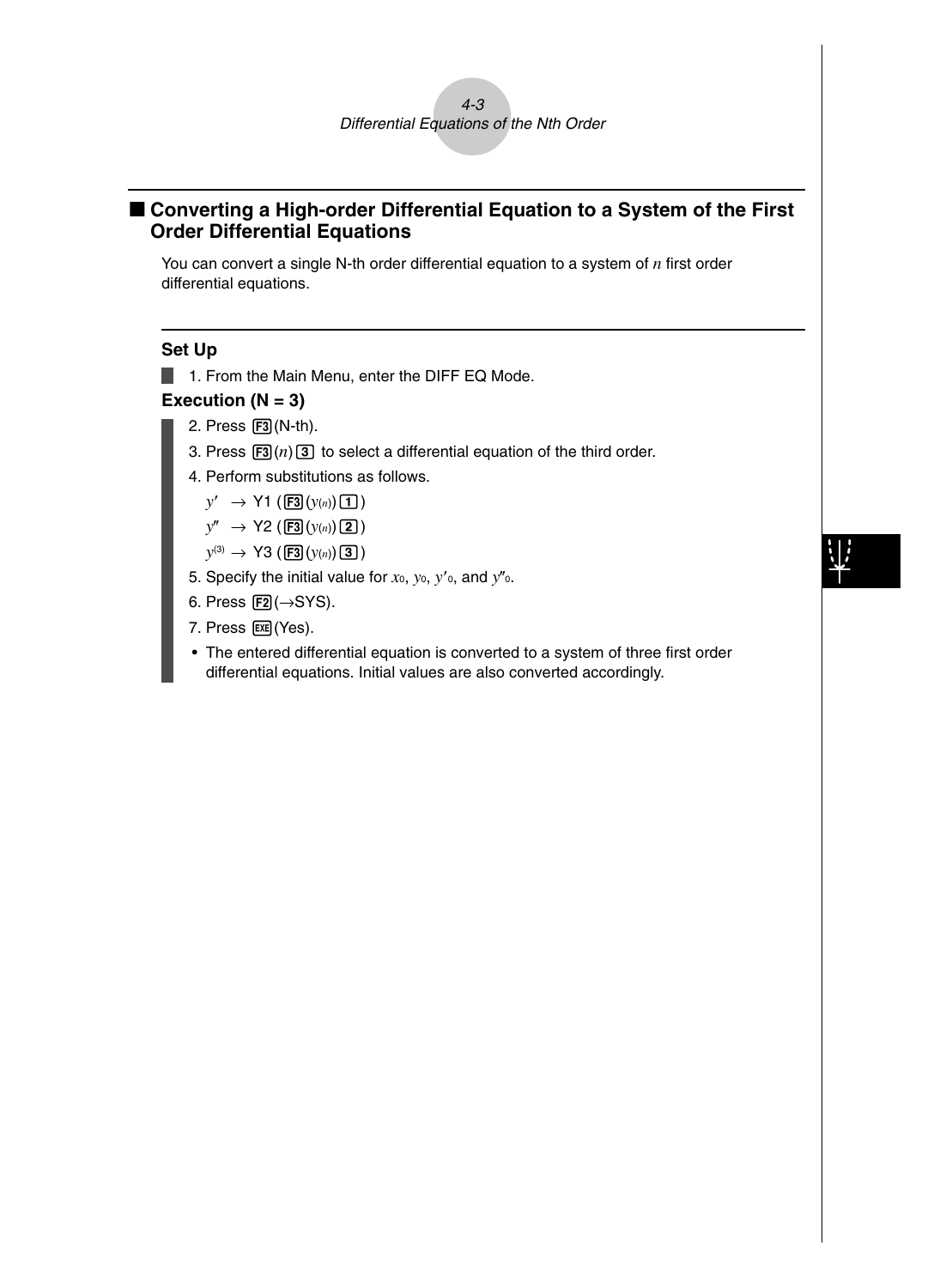### $4-4$ Differential Equations of the Nth Order

aaaaa **Example Express the differential equation below as a set of first order differential equations.** *y***(3) = sin***x* **–** *y*- **–** *y***,** *x***0 = 0,** *y***0 = 0,** *y*-**0 = 1,** *y***0 = 0.**

### **Procedure**

- 1 MENT DIFF EQ
- $(2)$   $[$ F3 $]$ (N-th)
- $(3)$  **F3** $(n)$  3 **EXE**
- $\overline{4}$  sin  $\overline{[X,\theta,1]}$   $\overline{=}$   $\overline{[F3]}(y(n))$   $\overline{1}$   $\overline{=}$   $\overline{[F3]}(y(n))$   $\overline{2}$   $\overline{[E8]}$
- $50E$ 
	- $\boxed{0}$  exe
	- $\Box$   $EXE$
	- $\boxed{0}$   $EXE$
- $6$   $E2(\rightarrow$ SYS)
- 7 EXE (Yes)

The differential equation is converted to a set of first order differential equations as shown below.

$$
(y_1)' = dy/dx = (y_2)
$$
  
\n $(y_2)' = d^2y/dx^2 = (y_3)$   
\n $(y_3)' = \sin x - (y_2) - (y_3).$ 

Initial values are also converted to  $(x_0 = 0)$ ,  $((y_1)_0 = 0)$ ,  $((y_2)_0 = 1)$ , and  $((y_3)_0 = 0)$ ).

### **Result Screen**

a

| Order System                          |
|---------------------------------------|
| =sin X <b>-Y</b> 2 <b>-Y</b> 3        |
| $\times$ a n $=$ $\times$             |
| <b>26 DELA SET CALC</b>               |
| lyan=0<br><u>I yn Ideuaiset Icald</u> |
|                                       |

| # On the system of first order differential | $(y_1) \rightarrow Y1$ |
|---------------------------------------------|------------------------|
| equations screen, dependent valuables are   | $(y_2) \rightarrow Y2$ |
| expressed as follows.                       | $(y_3) \rightarrow Y3$ |

# 业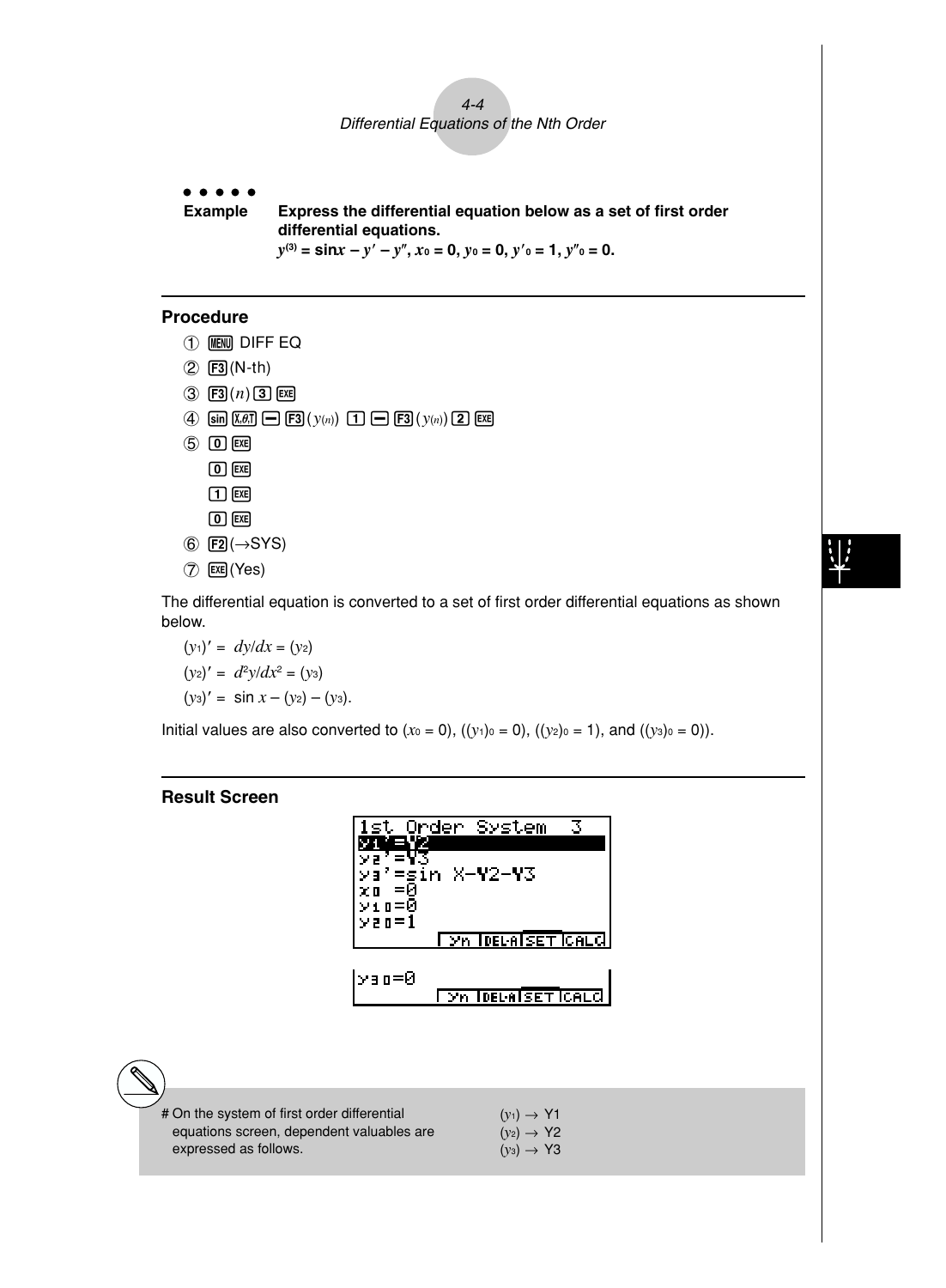5-1 System of First Order Differential Equations

## **5. System of First Order Differential Equations**

A system of first order differential equations, for example, has dependent variables (*y*1), (*y*2), ....., and (y<sub>9</sub>), and independent variable x. The example below shows a system of first order differential equations.

 $(y_1)' = (y_2)$  $(y_2)' = - (y_1) + \sin x$ 

#### **Set Up**

 $\blacksquare$  1. From the Main Menu, enter the DIFF EQ Mode.

- 2. Press F4(SYS).
- 3. Enter the number of unknowns.
- 4. Enter the expression as shown below.
	- $(y_1) \rightarrow Y1$  (F3( $y_n$ )
	- $(y_2) \rightarrow Y2$  (**F3** $(y_n)$ **2**) : …
	- $(y_9) \rightarrow Y9$  (F<sub>3</sub>( $y_n$ )**(9)**)
- 5. Specify the initial value for *x*0, (*y*1)0, (*y*2)0 and so on, if necessary.
- 6. Press  $\overline{FB}$  (SET)  $\overline{1}$  (Param).
- 7. Specify the calculation range.
- 8. Specify the step size for *h*.
- $9.$  Press  $\overline{F5}$ (SET) $\overline{2}$  (Output). Select the variable you want to graph, and then select a list for storage of the calculation results.
- 10. Make V-Window settings.
- 11. Press  $F6$ (CALC) to solve the system of first order equations for  $y_1$ ,  $y_2$ , and so on.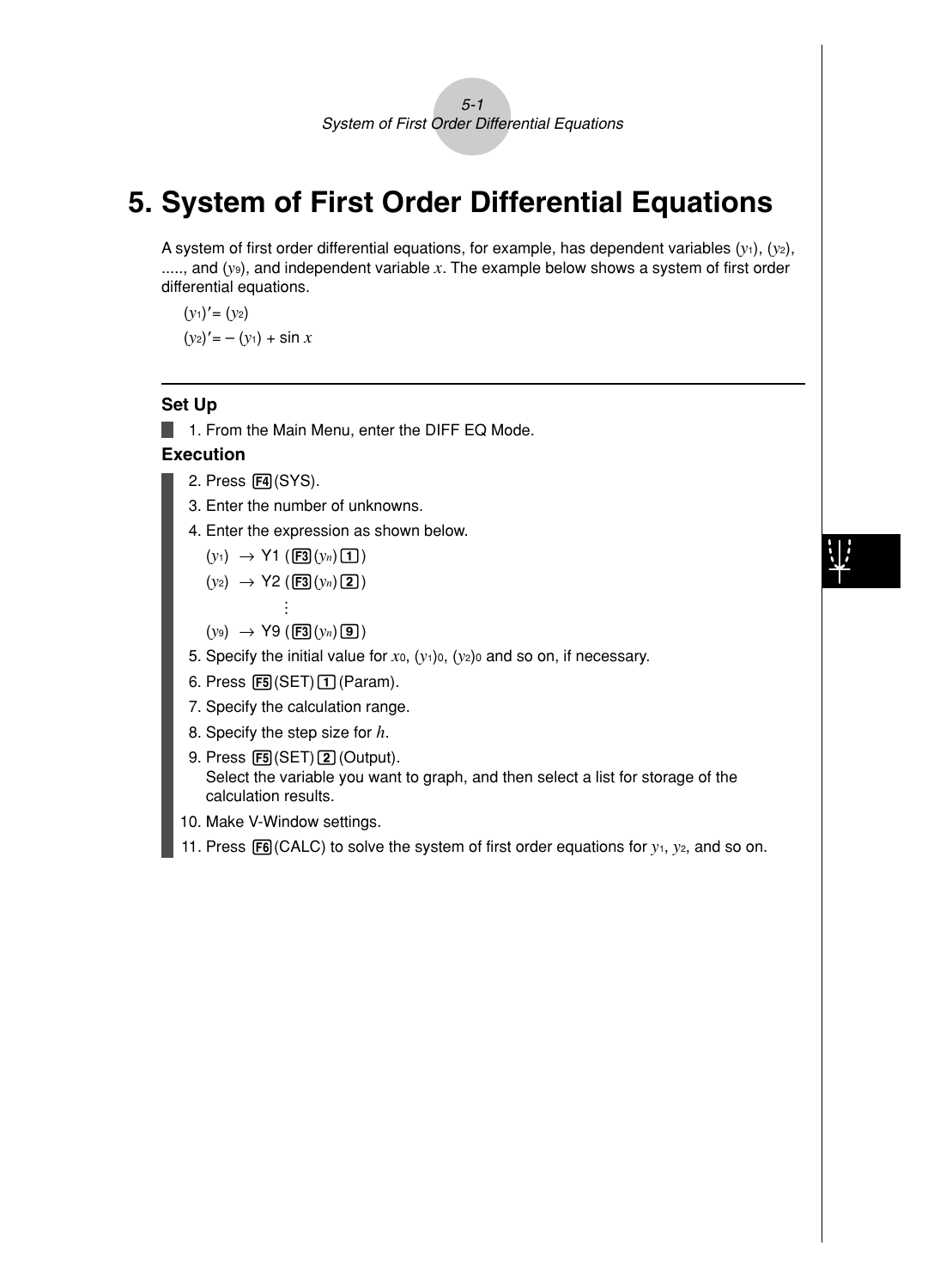5-2 System of First Order Differential Equations

aaaaa **Example 1 To graph the solution of first order differential equations with two unknowns below.**  $(y_1)' = (y_2), (y_2)' = -(y_1) + \sin x, x_0 = 0, (y_1)_0 = 1, (y_2)_0 = 0.1, -2 \le x \le 5, h = 0.1.$ Use the following V-Window settings.  $Xmin = -3$ ,  $Xmax = 6$ ,  $Xscale = 1$ **Ymin = –2, Ymax = 2, Yscale = 1**

### **Procedure**

- 1 Many DIFF EQ
- 2 F4(SYS)
- $(3)$   $\boxed{F2}(2)$
- $(4)$  **F3** $(vn)$ **2 EXE**  $\overline{(-)}$   $\overline{[F3]}(yn)$   $\overline{[1]}$   $\overline{[+]}$   $\overline{[sin]}$   $\overline{[X,\theta,T]}$   $\overline{[EXE]}$
- $(5)$   $(0)$   $[EXE]$  $\boxed{1}$   $EXE$  $0.00$  $E$
- $6$   $F_5$ (SET) $f_1$ (Param)
- $(7)$   $\overline{(-)}$   $\overline{[2]}$   $\overline{Ex}$  $[5]$   $EXE$
- $\circledast$  0  $\rm \Omega$   $\rm \Omega$   $\rm \Omega$   $\rm \Omega$   $\rm \Omega$   $\rm \Omega$



 $9$   $F5$  (SET) $2$  (Output) $F4$  (INIT)  $\odot$   $\odot$   $\boxdot$  (SEL) (Select  $(y_1)$  and  $(y_2)$  to graph)<sup>\*2</sup> **ESC** 

- $(10)$   $($ SHIFT $)$   $($ OPTN $)$  $($  V Window $)$ 
	- $\boxed{(-)}$   $\boxed{3}$   $\boxed{EXE}$  $6$   $EXE$  $\Box$
	- $\odot$  2  $E$
	- $[2]$   $EXE$  $\Box$   $Exe$   $Esc$
- $(1)$   $[FG]$  (CALC)



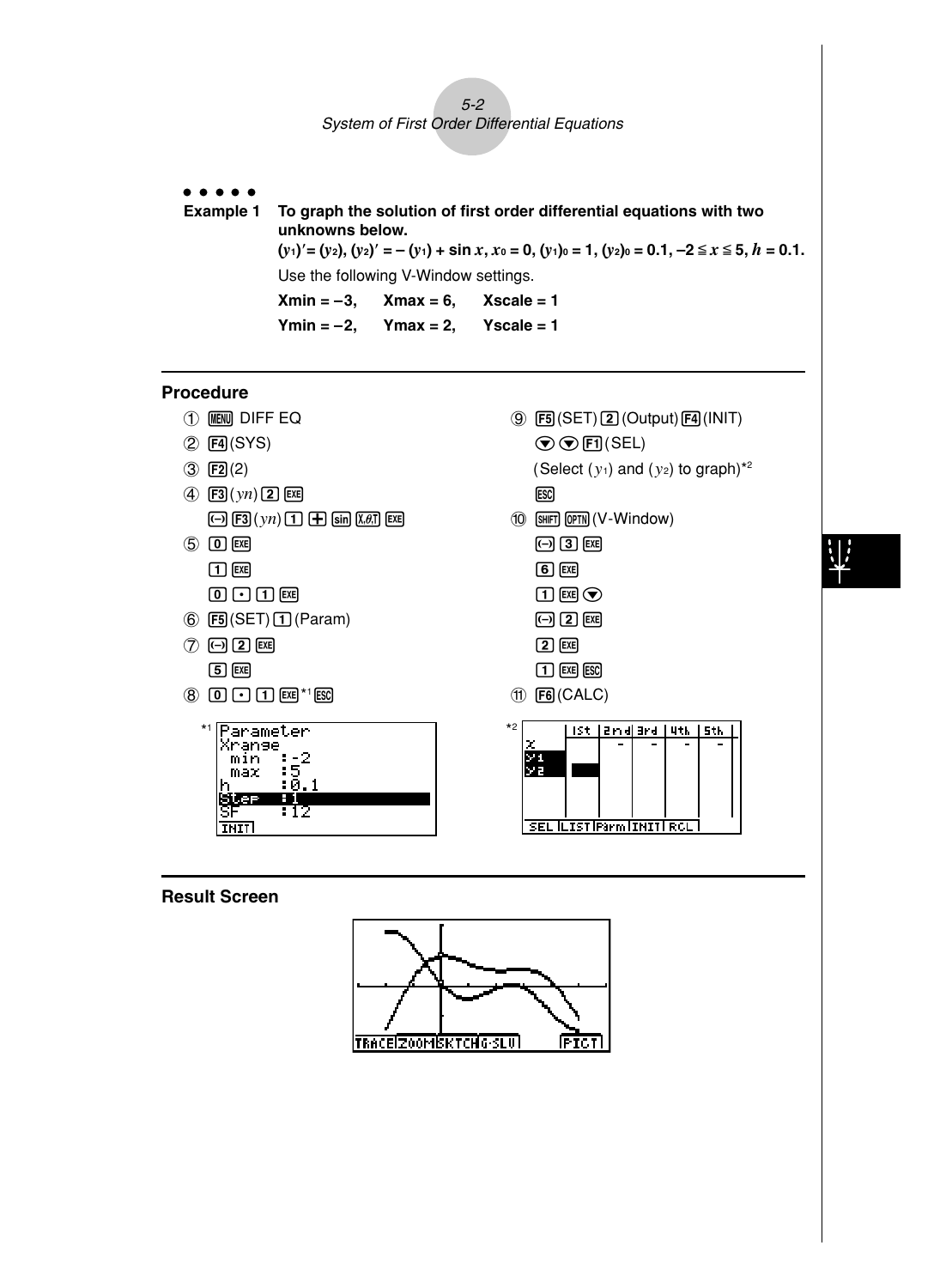#### 5-3 System of First Order Differential Equations

aaaaa

**Example 2 To graph the solution of the system of first order differential equations below.**  $(y_1)' = (2 - (y_2)) (y_1)$  $(y_2)' = (2(y_1) - 3)(y_2)$  $x_0 = 0$ ,  $(y_1)_0 = 1$ ,  $(y_2)_0 = 1/4$ ,  $0 \le x \le 10$ ,  $h = 0.1$ . Use the following V-Window settings. **Xmin = –1, Xmax = 11, Xscale = 1 Ymin = –1, Ymax = 8, Yscale = 1**

#### **Procedure**

- 1 MENT DIFF EQ
- $(2)$   $\boxed{F4}$  $(SYS)$
- $(3)$   $[$ F2 $]$  $(2)$
- $\overline{4}$   $\overline{C}$   $\overline{C}$   $\overline{C}$   $\overline{C}$   $\overline{F}$   $\overline{3}(yn)$   $\overline{2}$   $\overline{C}$   $\overline{C}$   $\overline{C}$   $\overline{3}(yn)$  $\P$  $E$  $E$ (c\*3(*yn*)b-d
- $\Box$   $\boxtimes$   $F3(vn)$   $2$   $F4$  $(5)$   $(0)$   $[EXE]$
- $\boxed{1}$   $EXE$  $\Box$  $\Box$  $\Box$  $\Box$  $\Box$
- $6$   $F_5$ (SET) $f_1$ (Param)
- $(7)$   $[0]$   $[EXE]$  $\Box$   $\Box$   $\Box$
- $\circledast$  0  $\rm \odot$   $\rm \odot$  0  $\rm$





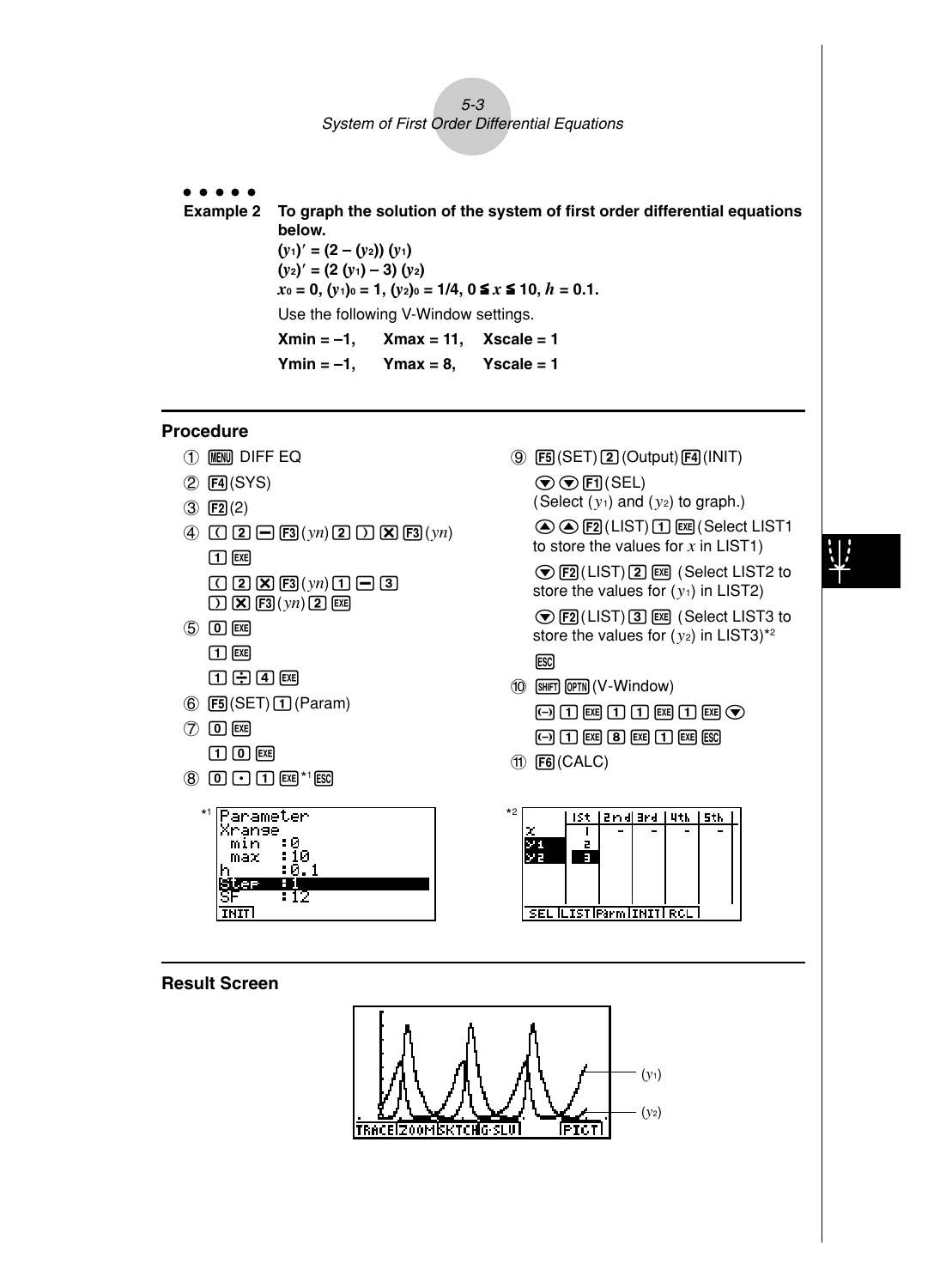5-4 System of First Order Differential Equations

### **Further Analysis**

To further analyze the result, we can graph the relation between  $(y_1)$  and  $(y_2)$ .

#### **Procedure**

- $(1)$  **MENU** STAT
- 2 List 1, List 2, and List 3 contain values for  $x$ ,  $(y_1)$ , and  $(y_2)$ , respectively.
- $(3)$   $\boxed{F1}$ (GRPH) $\boxed{5}$ (Set)
- 4 [F1](GPH1)
- $\odot$   $\odot$   $E2(xy)$
- **6 ⊙FI(LIST) 2 函 (XLIST = LIST2: (y1))**
- ⑦ **⊙ F1**(LIST) 3 函 (YLIST = LIST3: (y2)) **ESC**
- $\circledR$   $\overline{[F1]}$ (GRPH) $\overline{[1]}$ (S-Gph1)